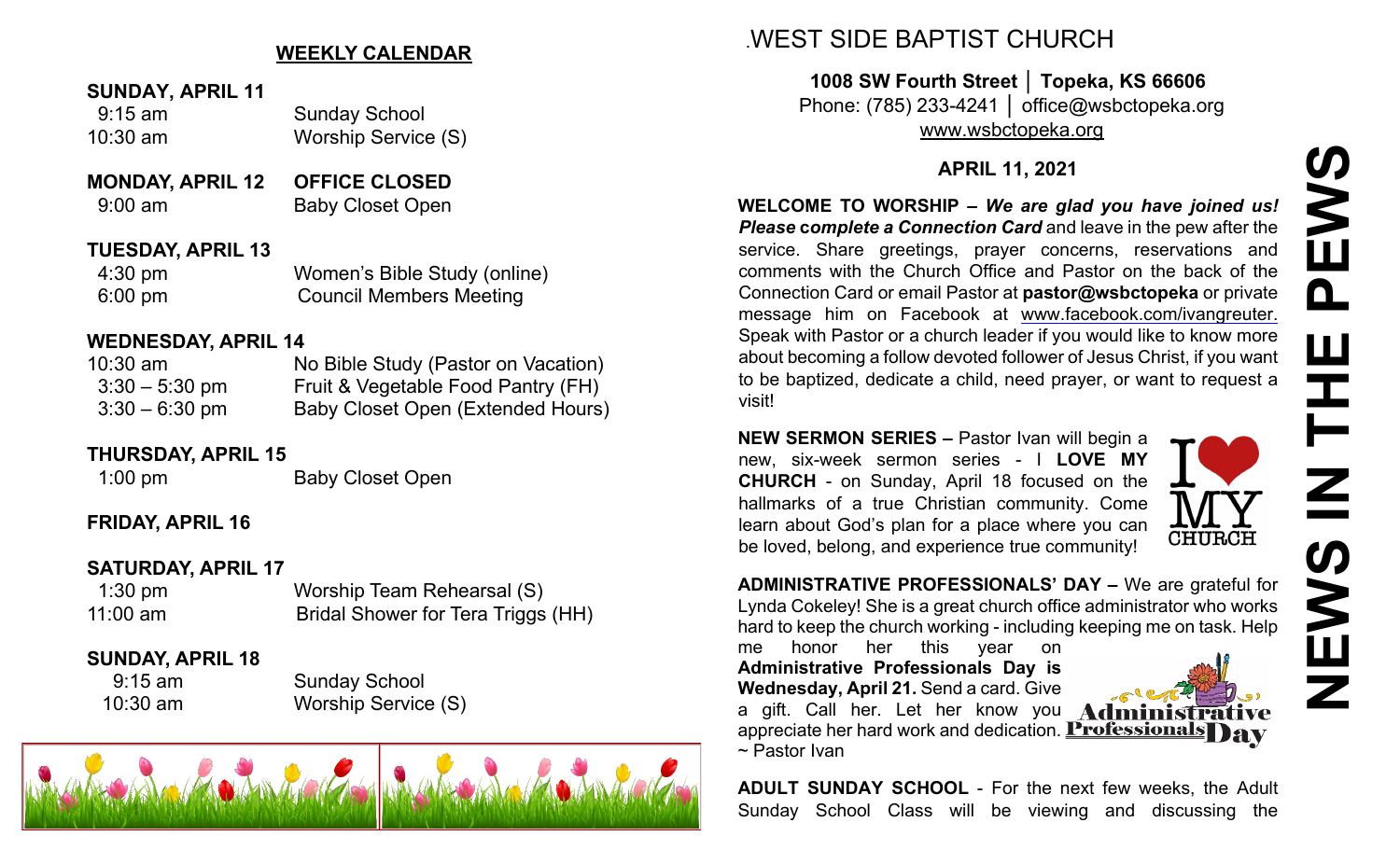documentary "American Gospel" which investigates several gospel movements prevalent in American preaching today. "Christ Alone" answers the question Is Christianity Christ plus? while "Christ Crucified" answers the question Is Christianity Christ minus? Jack Janway

**BIBLE STUDY ONLINE** – Join us for **"The Psalm Book of Israel" Bible Study on Wednesday MORNINGS at 10:30 am in Holmer Hall (face masks, mass limit, and social distancing required) or ZOOM (see email for link and password).** 

**BRIDAL SHOWER -** Please join us for a bridal shower honoring Tera Triggs on Saturday, April 17 at 11:00 am. It will be held at West Side Baptist Church in Holmer Hall. Tera and Dewey are registered at Target and Bed, Bath and Beyond. Please RSVP to Colleen Smith if you plan to attend.

**CHILD DEDICATIONS –** We will be dedicating children to the Lord on Mother's Day (Sunday, May 9) and Father's Day (Sunday, June 20). Please speak with Pastor Ivan if you would like to dedicate a child.



**PUBLIC HEALTH NOTICE:** To mitigate the spread of the Coronavirus (COVID 19), the Church leaders have enacted *Phase 2 - Yellow Protocols*. Effective immediately until further notice:



• **MASKS REQUIRED -** All persons (age 6 and older) are required to **WEAR A MASK IN PUBLIC including employees of the church,** with certain exemptions apply

#separatetogether

including all children *age 5 and under*, when social distancing (keeping six feet of distance between yourself and others outside your household, except for occasional or incidental moments of closer proximity) is not possible.

- **LIMIT MASS GATHERINGS to 500 persons (including weddings)** OR 75% capacity of a room after restrictions and protocols are observed. The Sanctuary has a capacity of 250 seats. The restricted limit is 92 persons.
- **HIGH RISK INDIVIDUALS and PARENTS AND SMALL CHILDREN should**

**take more intensive precautions including** *staying-safe-at home*. For more information about preventing the spread of COVID 19, visit: <https://www.snco.us/hd/coronavirus> or the Centers for Disease Control and Prevention.

#### **SHAREFEST** - After being cancelled last year, **SHAREFEST will be held April 24, 2021 8am -12pm**. **SHAREFEST** is an event that was created with



the belief that churches and organizations can do more together than any one group could do separately to reach out to its community. We serve in school districts, community organizations all over the city by landscaping, painting, constructing, and cleaning up the grounds of area schools and buildings. West Side Baptist has registered for this

event and pledged 10 individuals to work. You may pick which school you want to work at and what job you would like. Nelda and I picked Topeka High School as landscapers. I also volunteered my truck to haul mulch. **Please go to Sharefesttopeka.com and register.** If you order before April 11th, you will receive a T-shirt to wear on the day at work. Be sure to order your size when you register. After work, there will be a celebration at Evergy Plaza downtown. There will be food trucks for food purchase to support local business. Please contact Jack Janway for any questions or assistance.

#### **AMERICAN BAPTIST BIENNIAL CONVENTION** - Registration is now

open for our denomination's **American Baptist Churches Biennial Mission Summit**, **meeting online Thursday, June 24 to Saturday, June 26, 2021. WSBC may send seven delegates. Speak with Pat Carpenter is you are interested in serving as a delegate.**  The cost is \$100 per delegate or \$100 per family (2 persons).



**American Baptist Churches USA BIENNIAL MISSION SUMMIT** An Online Experience June 24-26, 2021 Learn more - www.americanbaptists2021.com

Visit [www.americanbaptists2021.com](http://www.americanbaptists2021.com/) for info or to register.